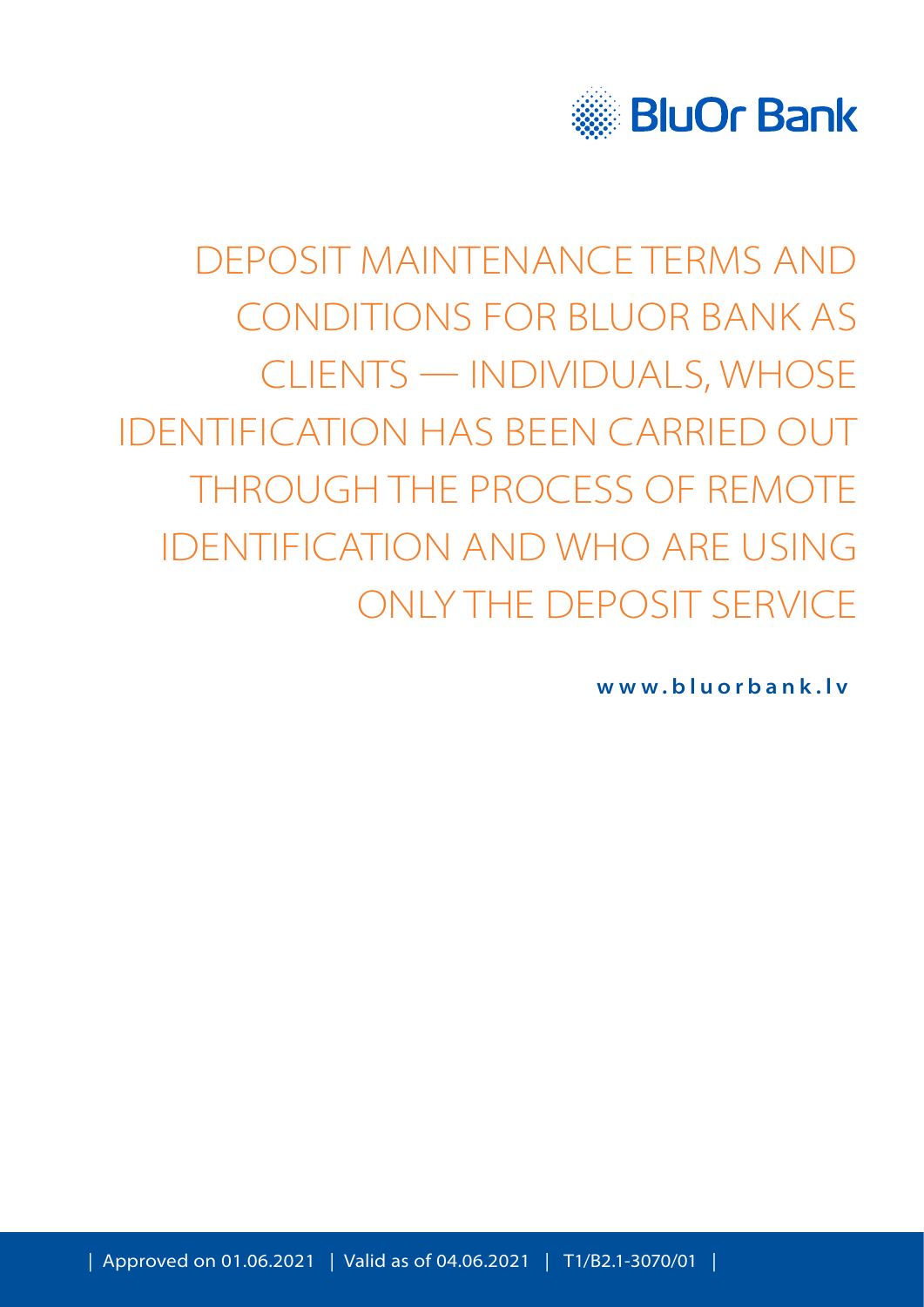

# **Contents**

## 1. Terms and definitions

- **1.1. Agreement** a Deposit Agreement concluded between the Depositor and the Bank. Depositor's Application and the Terms and Conditions constitute the Agreement.
- **1.2. Application** an application for Deposit services receiving filled out by the Depositor online via Bank web site or Bank's partner Internet Platform.
- **1.3. Bank** BluOr Bank AS.
- **1.4. Deposit Account** the Depositor's account opened with the Bank where the Depositor's funds are stored during the Deposit term.
- **1.5. Deposit (Deposited Amount)** funds which the Depositor has deposited with the Bank on the basis of the Agreement.
- **1.6. Depositor** a Bank's Client individual, whose identification has been carried out through the process of remote identification and who has concluded the Agreement with the Bank.
- **1.7. GTB** General Terms of Business
- **1.8. Interest** interest accrued to the Depositor for making the Deposit with the Bank; the amount and procedure of payment of the Interest are regulated by the Agreement and the applicable legislation of the Republic of Latvia.
- **1.9. Internet Bank** remote access and management system for rendering the Bank's services via internet, including mobile site. The Internet Bank may be accessed by opening the URL https://ib.bluorbank.ly or downloading the Bank's mobile app to a mobile device from App Store or Google Play websites.
- **1.10. Internet Platform** Internet Platform, consisting of a public Website and the private Portal and operated by one of the Bank's partner with whom the Bank has concluded a cooperation agreement.
- **1.11. Not a transferable Account** the Depositor's not a transferable Account opened with the Bank.
- **1.12. Parties** the Bank and the Depositor in relation to one another.
- **1.13. Pricelist** the Bank's latest service pricelist.
- **1.14. Terms and Conditions** these Deposit Maintenance Terms and Conditions, with which the Depositor has become acquainted before concluding the Agreement, and which are binding upon the Depositor.
- **1.15.** The 1<sup>st</sup> payment the first incoming payment made from the account opened in the Depositor's name in a credit institution or payment service provider of the EEA, the Swiss Confederation or the United Kingdom of Great Britain and Northern Ireland (the payment must contain the following information: Depositor's name, Depositor's personal identity number or date of birth if Depositor has no personal identity number). If the first payment has been made from the Depositor's payment service provider's account, the payment must additionally contain the unique Depositor`s identification number assigned by the payment service provider.

| Approved on 01.06.2021 | Valid as of 04.06.2021                | T1/B2.1-3070/01              | Page 2 of 5          |
|------------------------|---------------------------------------|------------------------------|----------------------|
| BluOr Bank AS          | Smilšu iela 6, Rīga, LV-1050, Latvija | Registration No. 40003551060 | SWIFT code: CBBRLV22 |
| Phone: +371 67 031 333 | WhatsApp: +371 26 552 244             | E-mail: info@bluorbank.lv    | www.bluorbank.lv     |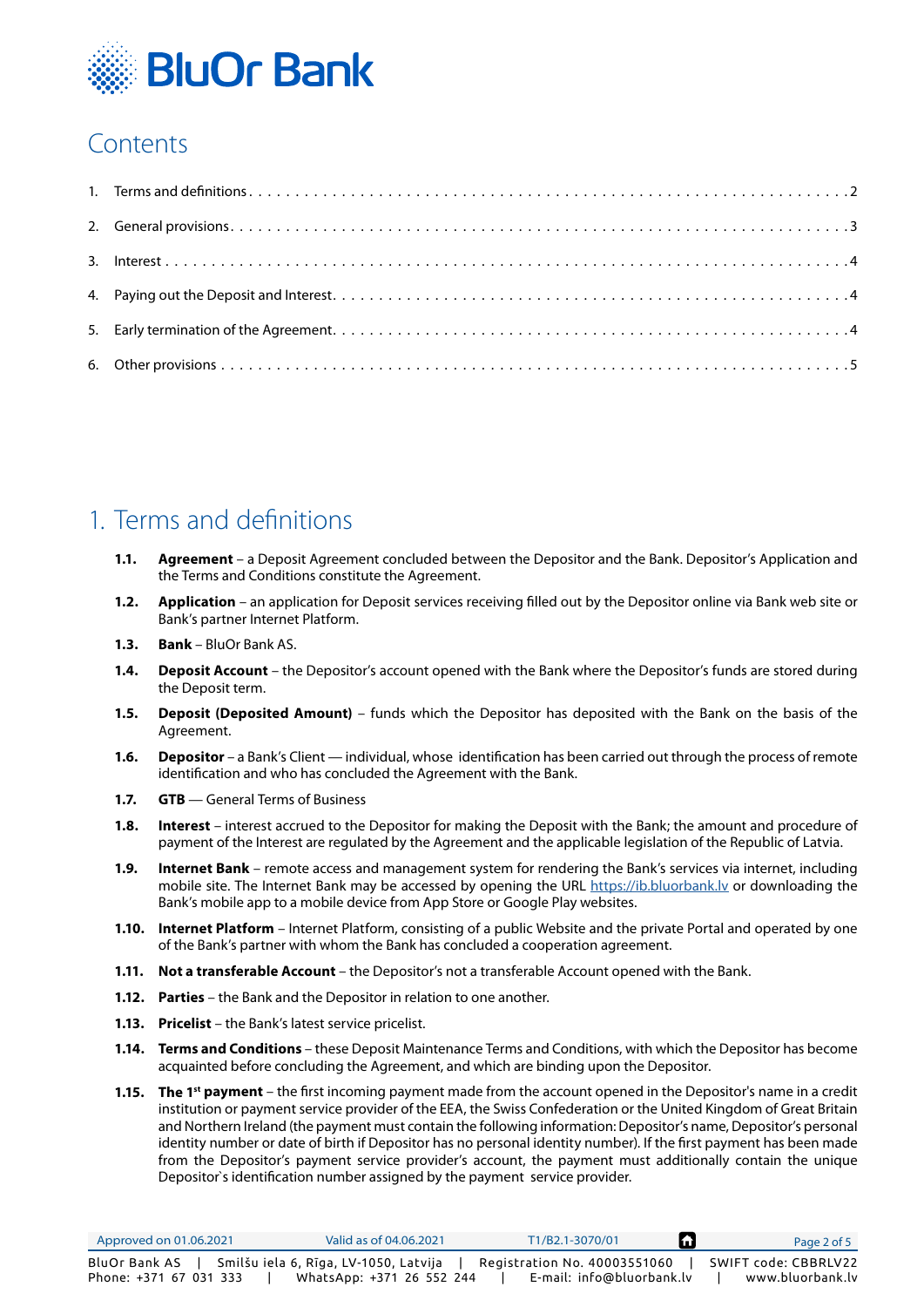<span id="page-2-0"></span>

# 2. General provisions

- **2.1.** A precondition for concluding the Agreement is the existence of the Not a transferable Account and funds on the Not a transferable Account equal to the Deposited Amount.
- **2.2.** The subject of the Agreement is acceptance and maintenance of the Deposit on the basis of the Agreement and in accordance with the Terms and Conditions.
- **2.3.** The Agreement shall be deemed concluded once it is filled out online via Bank web site or Bank' Partner Internet Platform, the Bank has opened a Deposit Account and the Deposited Amount has been remitted to the Deposit Account.
- **2.4.** The Bank shall transfer the amount of the Deposit from the Not a transferable Account to the Deposit Account on the basis of an authorisation from the Depositor as included in the Agreement – without receiving a payment order, immediately after the Depositor credited the Deposit to the Not a transferable account.
- **2.5.** At the Depositor's request, the Bank shall issue to the Depositor a reference on the status of their Deposit Account send it by email.
- **2.6.** The Deposited Amount shall not be replenished during the term of the Agreement.
- **2.7.** The Agreement shall regulate the legal relationship between the Depositor and the Bank, specifying the rights and obligations of the Parties stemming from placing the Deposit with the Bank. The Terms and Conditions shall apply for both standard and special Deposits.
- **2.8.** Funds are received from the Depositor by transfer that meets the requirements of the "1<sup>st</sup> payment" or, if the Depositor chooses the remote identification type "video identification" or "e-signature" (secure electronic signature according to Electronic Documents Law of the Republic of Latvia) in accordance with the Bank's conditions, the Depositor's payment must be received from another credit institution or payment service provider's account opened in the Depositor's name (the payment must contain the following information: Depositor's name, surname, personal identity number or date of birth, if the Depositor does not have a personal identity number. If the payment is made from the Depositor's payment service provider's account, then additionally the payment must contain also the unique identification number assigned to the Depositor by the payment service provider).
- **2.9.** Funds received from the Depositor are returned (transferred) to the Depositor's account, from which they have entered the Bank, without withholding a commission for the transfer, except the cases when the Depositor notifies the Bank (by the registered in the Bank communication channels/links) of changes to his account by confirming it with a new payment from the account of another credit institution or payment service provider opened in the Depositor's name (the payment must contain the following information: Depositor's name, surname, personal identity number or date of birth, if the Depositor does not have a personal identity number. If the payment is made from the Depositor's payment institution account, then additionally the payment must contain also the unique identification number assigned to the Depositor by the payment service provider).
- **2.10.** The Bank shall be entitled to amend the Terms and Conditions unilaterally:
	- **2.10.1.** If changes in the Terms and Conditions are editorial or favourable to the Depositor, the Bank shall notify the Depositor about changes in the Terms and Conditions by publishing the relevant information via Bank web site.
	- **2.10.2.** On another changes in the Terms and Conditions the Bank shall notify the Depositor by publishing the relevant information via Bank's partner's Internet Platform or via Internet Bank 60 (sixty) days before the changes take effect.
- **2.11.** The provisions of the Application shall prevail in the event of contradictions between the Application and the Terms and Conditions.
- **2.12.** Issues concerning the legal relationship between the Parties that are not regulated in the Agreement shall be resolved in accordance with the GTB, applicable legislation and accepted practice.
- **2.13.** The names of sections and clauses in the Terms and Conditions are for reference and convenience only, and shall not be used for interpreting the purpose of the Terms and Conditions.
- **2.14.** The execution of the Agreement are regulated by the applicable legislation of the Republic of Latvia; the Agreement have been compiled, and shall be interpreted in accordance with the applicable legislation of the Republic of Latvia.
- **2.15.** If the amounts specified in the text of the Agreement using words are different from the amounts specified using digits, the agreed-upon amounts shall be deemed to be those specified using words.
- **2.16.** All calculations related to execution of the Agreement shall be performed by the Bank, acting on the basis of the provisions of the Terms and Conditions and calculation methods applied in the Bank's practice.

| Approved on $01.06.2021$ | Valid as of 04.06.2021                | T1/B2.1-3070/01              | Page 3 of 5          |
|--------------------------|---------------------------------------|------------------------------|----------------------|
| BluOr Bank AS            | Smilšu iela 6, Rīga, LV-1050, Latvija | Registration No. 40003551060 | SWIFT code: CBBRLV22 |
| Phone: +371 67 031 333   | WhatsApp: +371 26 552 244             | E-mail: info@bluorbank.lv    | www.bluorbank.lv     |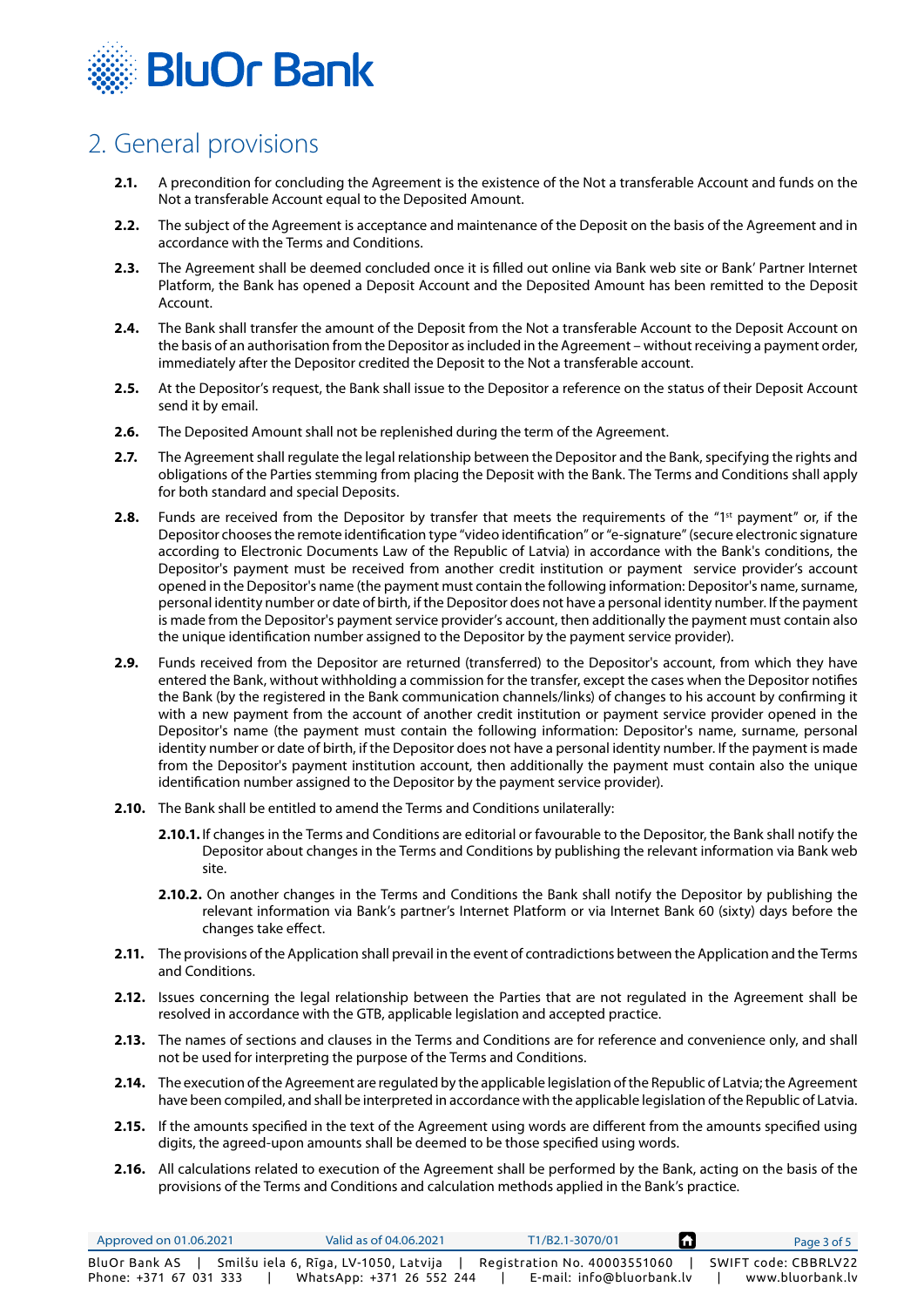<span id="page-3-0"></span>

- **2.17.** The invalidity or non-compliance of any clause of the Agreement to applicable legislation shall not affect the validity of any other clause or of the Agreement in its entirety. Once such a flaw is identified, the Parties shall agree on to remedy it and continue to cooperate in accordance with the valid Agreement so as to preserve the purpose and essence of the Agreement as closely as possible.
- **2.18.** Where the Agreement is entered into through a remote access system, pursuant to regulatory enactments of the Republic of Latvia the Client is entitled within 14 (fourteen) days after entering into the respective Agreement (actual placement of the Deposit) to exercise the withdrawal right and unilaterally recede from the Agreement. In case of exercising such right the Client must submit an application acceptable for the Bank in form and fact on exercising the right of withdrawal. In such case the Bank shall pay out the Deposited Amount to the Depositor except the Interest accrued.

#### 3. Interest

- **3.1.** Interest shall be accrued on the Deposited Amount for the actual time that the Deposit remains on the Deposit Account (every calendar day, including weekends and holidays).
- **3.2.** The calculation of interest is justified by The Bank's General Terms of Business. The initial and the final days of interest accrual shall be considered as 1 (one) day; it is assumed that Interest is accrued on the initial (first) day, but not on the final (last) of such days. When calculating interest payments in euros and foreign currencies, it is assumed that a year consists of 365 (three hundred and sixty five) days). A different method of calculating interest than the one established may apply to certain currencies, if the selection of the respective method is justified by generally accepted financial market practice or if the Parties agree on it. No interest shall be accrued on Interest that the Depositor does not withdraw.

## 4. Paying out the Deposit and Interest

- **4.1.** The Bank shall pay out to the Depositor:
	- **4.1.1.** Interest: in accordance with the procedure stipulated in the Agreement:
	- **4.1.2.** The Deposited Amount: on the last day of the Deposit period, provided that the Agreement is in effect at the moment of payment of the Deposit and operations on the Not a transferable Account and Deposit Account are not being restricted.
- **4.2.** In cases where the day that the Deposited Amount or the Interest is to be paid out is a weekend day or a holiday, such payment shall be made on the following working day.
- **4.3.** Prior to paying Interest the Bank shall be entitled to withhold the mandatory amounts (taxes, duties etc.) specified in the applicable legislation of the Republic of Latvia, if necessary converting the funds into a different currency, to the amount of the funds to be withheld, in accordance with the valid exchange rate specified by the Bank at the moment of such conversion. The Bank shall be entitled to pay the Deposit or Interest in accordance with the procedure specified in the Agreement, withholding relevant amounts (taxes, duties etc.). In accordance with the applicable legislation of the Republic of Latvia, required notifications or information on withheld amounts shall be provided via Internet Bank, via Bank's partner's Internet Platform or upon request at the Bank in accordance with the Pricelist.
- **4.4.** All payments are made only to the account from which the initial contribution came, except for those specified in clause 2.9.

### 5. Early termination of the Agreement

- **5.1.** The Depositor shall be entitled to terminate the Agreement unilaterally:
	- **5.1.1.** according to clause 2.18 of Terms and Conditions;
	- **5.1.2.** by notifying the Bank thereof at least 35 (thirty five) days ahead. In such case the Bank shall pay out the Deposited Amount to the Depositor except the Interest accrued.